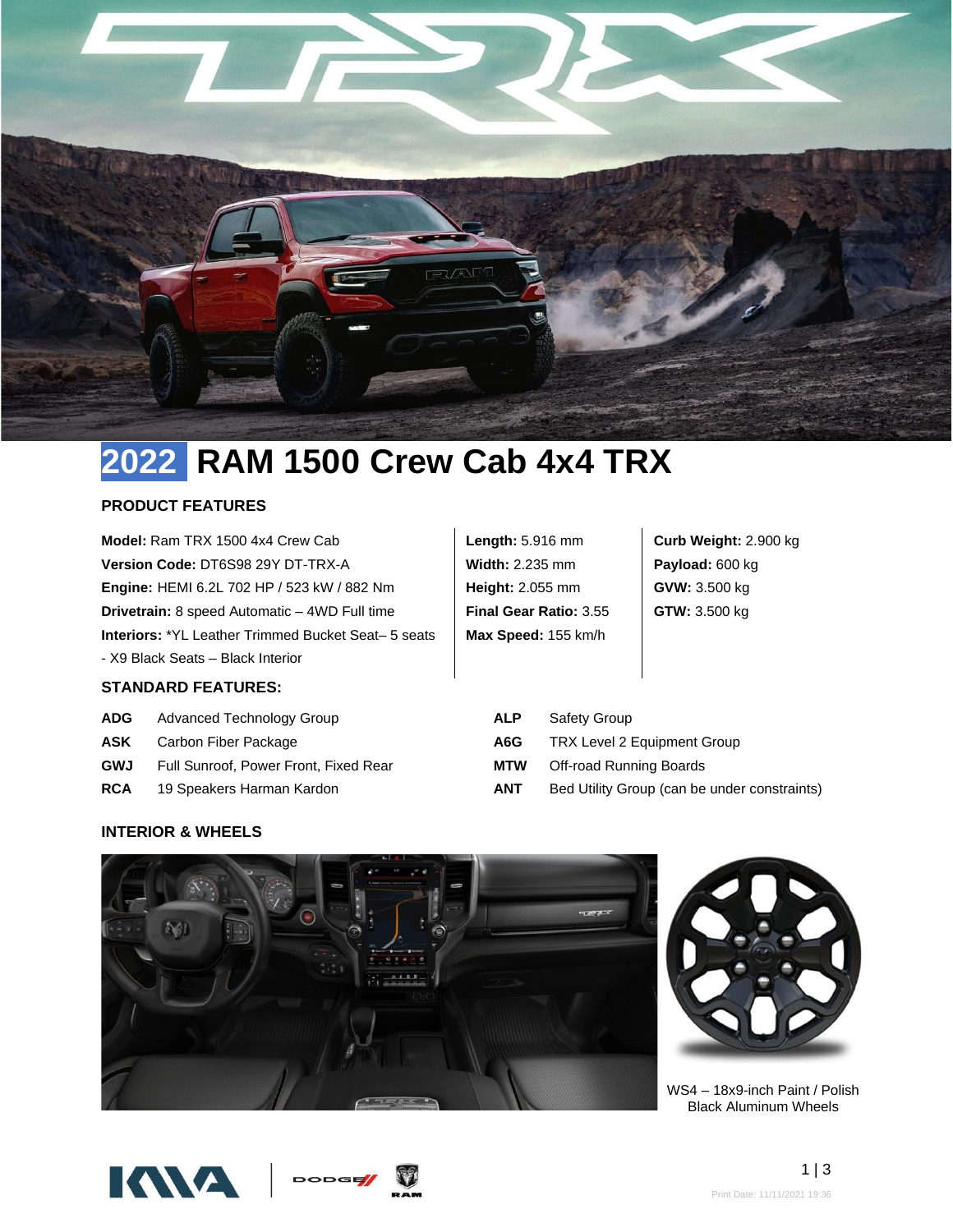## **EXTERIOR COLOR:**



## **PACKAGE DESCRIPTION**

\*YL : Leather Trimmed Bucket Seats C1B : #2 Seat Foam Cushion CAH : Ventilated Rear Seats CAJ : Ventilated Front Seats CAK : Rr 60/40 Folding Split Recline Seat CMA : Heated Front Seats CSV : Driver/Psngr Assist Handles, Wrapped CTH : Luxury Front Door Trim Panel CUE : Rear Underseat Compartment Storage CVT : Full Length Prem Upgraded Floor Cons GFA : Rear Window Defroster GNC : Sun Visors w/Illum Vanity Mirrors GXD : Remote Proximity Keyless Entry JEK : Premium Wrapped I/P Bezel JHC : Rain Sensitive Windshield Wipers JKR : Remote Tailgate Release JPZ : Heated Second Row Seats JRS : Power 4-way Passenger Lumbar Adjust JTE : Power 8-Way Driver/Passenger Seats LB1 : Front Door Accent Lighting LB2 : Rear Door Accent Lighting LBE : IP LED Ambient Light Pipe LEM : Exterior Mirrors w/Memory LEQ : Driver Seat Memory LEV : Radio/Drv Seat/Mirrors/Pedals Memory LPL : Pick-Up Box Lighting MNK : Body Color Door Handles NHS : Heated Steering Wheel RFX : Wireless Charging Pad SC1 : Leather/Suede Flat-Bottom Strg Whl XAK : Surround View Camera System XAM : Power Adjustable Pedals w/Memory XAN : Blind Spot and Cross Path Detection XB4 : MOPAR Bright Pedal Kit XBM : Remote Start System XH4 : Parksense Ft/Rr Park Assist w/Stop XHC : Trailer Brake Control

#### **A6G TRX Equipment Group Level 2 ALP Advanced Safety Group**

LST: Pedestrian Emergency Braking NHZ: Adaptive Cruise Control LAS: Lane Departure Warning Plus

#### **ADG Advanced Technology Group**

LBK: Heads Up Display LPH: LED CHMSL Lamp GRG: Rear Autodim Digital Display Mirror

### **ANT Bed Utility Group**

CL2: 4 Adjustable Cargo Tie-Down Hooks XMF: Spray in Bedliner LPL: Pick-Up Box Lighting CKX: Truck Bed Cargo Divider

## **UPQ Uconnect 5 NAV 12"**

- JLN : GPS Navigation
- JLP : GPS Antenna Input
- RF5 : Google Android Auto
- RF7 : USB Host Flip
- RFA : 12.0" Touchscreen Display
- RFP : Apple CarPlay
- RFV : Disassociated Touchscreen Display
- RTF : Integrated Center Stack Radio
- XRB : Integrated Voice Command w/Bluetooth